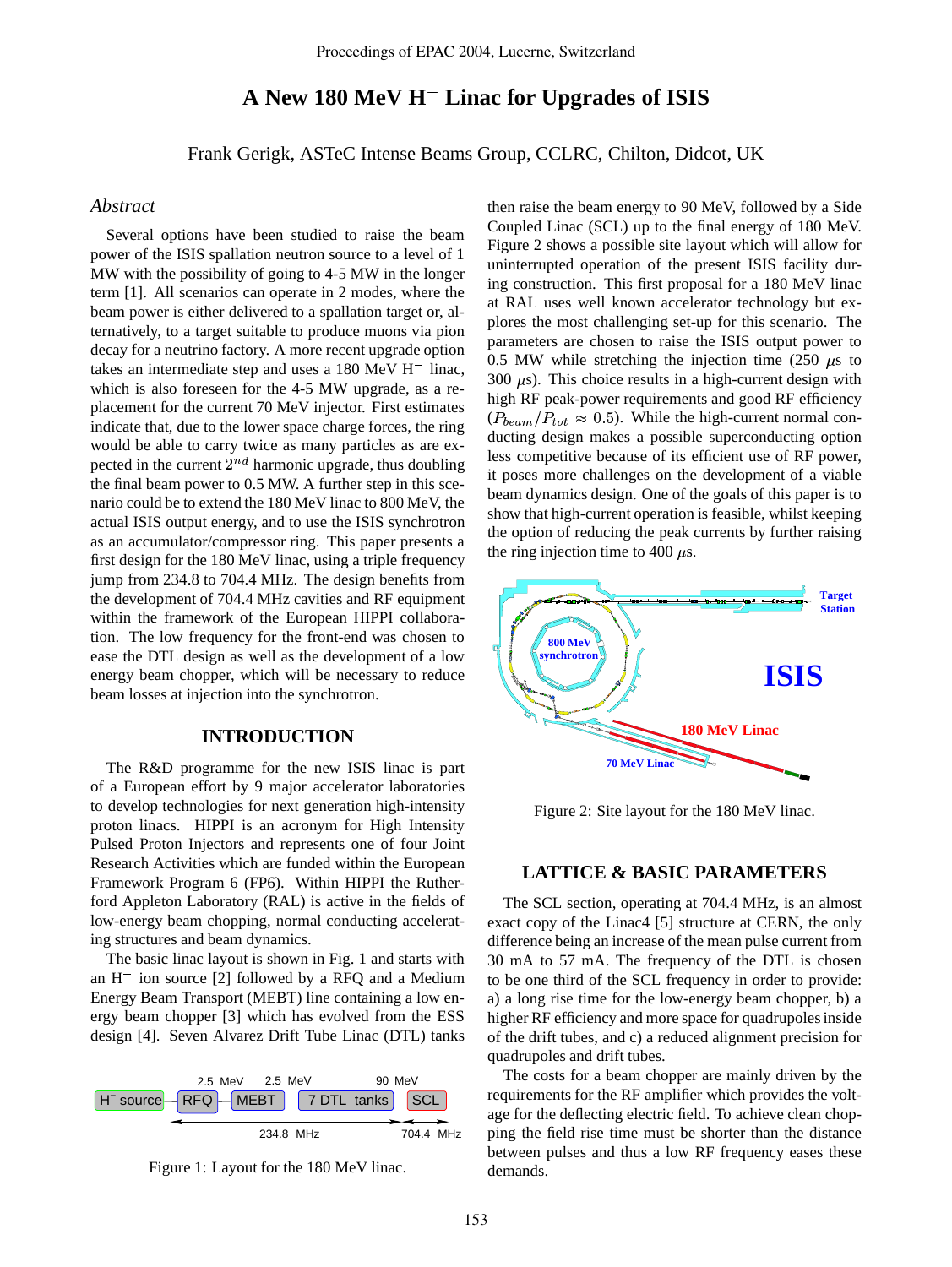The RF efficiency of the DTL is partly determined by the diameter of the drift tubes relative to the diameter of the tank. Smaller drift tubes raise the RF efficiency because less surface material is heated by the electric fields. Since the quadrupole diameter is more or less independent of the choice of RF frequency, the outer drift tube diameter remains basically unchanged for DTLs of different frequencies. This means that rising RF frequencies yield reduced shunt impedances and reduced drift tube lengths(leading to less space for quadrupoles), but also lower peak field values and smaller tanks. Figure 3 shows the dependenciesfor a DTL cell at 15 MeV assuming that the inner drift tube radius scales with the square root of the frequency. One can



Figure 3: ZTT, Kilpatrick, and tank diameter versus frequency for a DTL cell at: 15 MeV, gap/ $\beta \lambda = 0.3$ , drift tube face angle: 10 deg, drift tube diameter: 160 mm,  $E_0 = 2.5$ MV/m.

see that choosing half of the SCL frequency for the DTL (352.2 MHz instead of 234.8 MHz) would reduce the RF efficiency by  $\approx 22\%$  and the tank diameter by  $\approx 41\%$ . Furthermore the available length for the first quadrupole would shrink by 33% making it impossible to use electromagnetic quadrupoles inside the drift tubes of the first DTL tank.

The peak electric field levels are limited to  $\approx 1.2$  Kilpatrick in the DTL and to  $\approx 0.85$  in the SCL. In the DTL Diacrodes (Thales TH628) will be used to provide a maximum power per tank of 1.9 MW including a 20% reduction in shunt impedance from the calculated (superfish [6], [7]) value as well as a 25% margin for control power. A summary of the RF parameters for DTL and SCL is given in Table 1.

Transverse focusing will be provided by electromagnetic quadrupoles throughout the linac in order to maintain the flexibility of transverse matching between tanks and structures, and to be able to provide beam steering by means of independent coil powering inside selected quadrupoles.

## **BEAM DYNAMICS**

The lattice is designed to keep the ratio of longitudinal to transverse full current phase advance more or less constant at a level of 0.6 to avoid emittance exchange between the transverse and the longitudinal planes. A second guideline

Table 1: RF Parameters for DTL/SCL

|                                  |                   | DTL           | SCL           |
|----------------------------------|-------------------|---------------|---------------|
| frequency                        | [MHz]             | 234.8         | 702.2         |
| energy                           | [MeV]             | $2.5 - 90$    | $90 - 180$    |
| peak current                     | [mA]              | 57            | 171           |
| peak power                       | [MW]              | 10.5          | 20.0          |
| RF efficiency $P_{beam}/P_{tot}$ |                   | $\approx 0.5$ | $\approx 0.5$ |
| $E_0$                            | [MV/m]            | 2.5           | 4.0           |
| length                           | $\lceil m \rceil$ | 55            | 35            |
| no. of tanks                     |                   |               | 25            |
| <b>RF</b> tubes/klystrons        |                   |               | $6 - 7$       |

is to keep the phase advance per metre as smooth as possible in order to decrease the sensitivity of transition areas towards mismatch. Between the 7 DTL tanks which are separated by a 'missing gap', matching is achieved using the existing DTL quadrupoles and by raising the longitudinal focusing before and after the tank transitions. A smooth transition between DTL and SCL is obtained by gradually increasing the longitudinal focusing in the last DTL tank using a phase and field ramp as shown in Fig. 4 (IMPACT [8] calculation).



Figure 4: Transverse/longitudinal phase advance per meter.

The matching itself can now be achieved by introducing one additional quadrupole and a small drift section as shown in Fig. 5. The first envelope match with TRACE3D [9], however, still needs improvement as there are still considerable phase advance oscillations in the SCL section (see Fig. 4). Despite this imperfect matching across the frequency jump there is only a moderate rms emittance growth  $(< 20\%)$  after the transition (Fig. 6).

Every frequency jump amplifies the effects of RF phase and energy errors and therefore requires a well tuned RF



Figure 5: Envelope matching between DTL and SCL with TRACE3D.